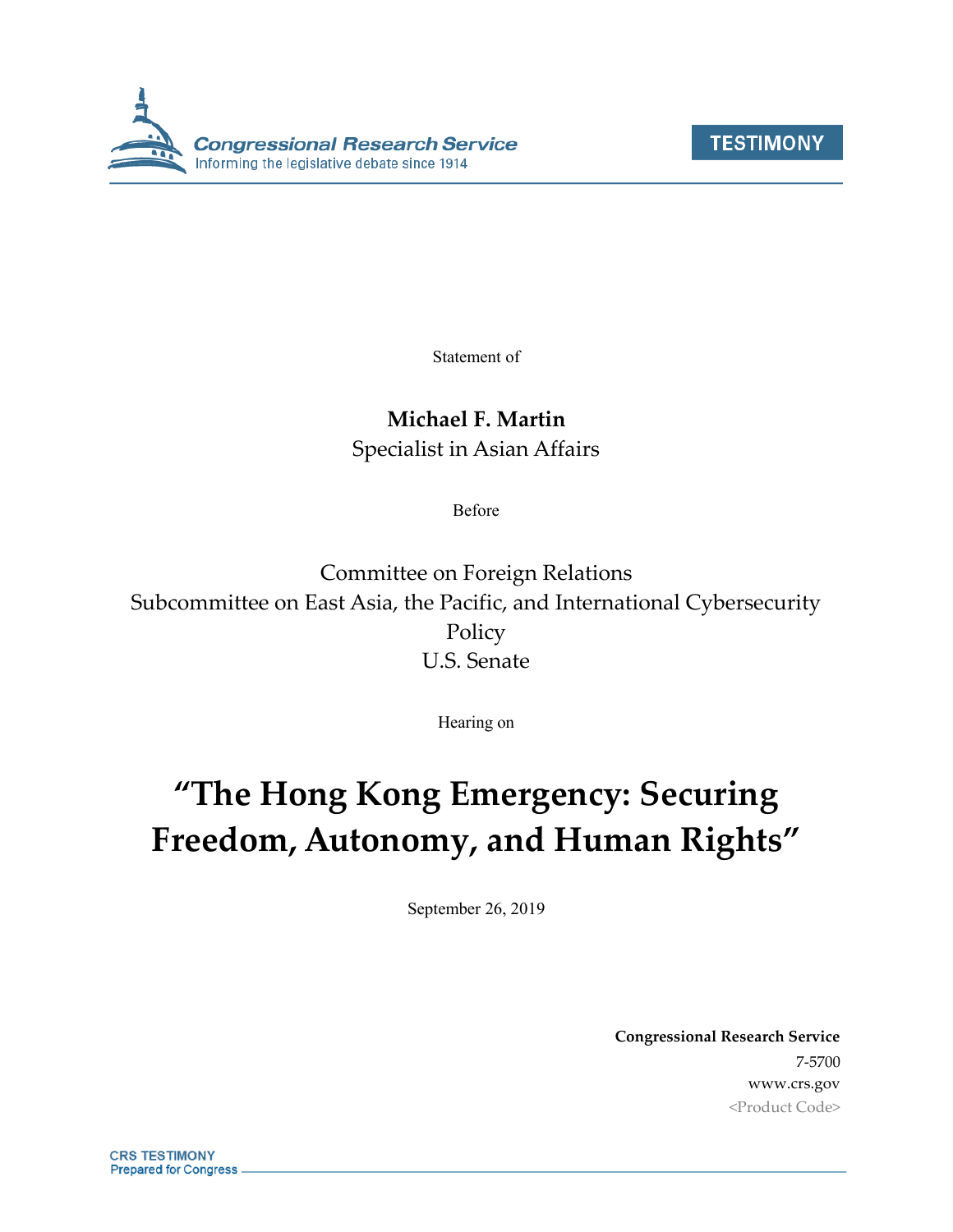Chairman Gardner, Ranking Member Markey, Members of the Subcommittee,

It is an honor and a privilege to testify at today's hearing concerning the emergency situation in Hong Kong.

Since June 9, 2019, hundreds of thousands of people in Hong Kong have participated in various types of protests to demonstrate their displeasure about the current situation in the city, and to express their hopes and desires for the future of the Hong Kong Special Administrative Region, or HKSAR, of the People's Republic of China (PRC). These demonstrations of discontent have been largely peaceful, but have included sporadic violent confrontations between the Hong Kong Police Force (HKPF) and more militant protesters. The catalyst for the protests was Hong Kong Chief Executive Carrie Lam Cheng Yuet-ngor's submission to Hong Kong's Legislative Council of proposed amendments to the city's Fugitive Offenders Ordinance. The amendments would for the first time have permitted the extradition of criminal suspects from the HKSAR to mainland China. The ongoing demonstrations are being sustained by a combination of deep-seated disappointment about how the PRC and HKSAR governments have been administering Hong Kong since July 1, 1997, underlying social tensions, and protesters' perceptions that the HKPF has used excessive force in confrontations with the protesters.

To date, the governments of the PRC and the HKSAR have taken a hardline stance toward the ongoing demonstrations, characterizing the events as "riots," selectively refusing to issue permits for rallies and marches, and authorizing the HKPF to use progressively more aggressive means and methods to break up the resulting "illegal gatherings." Although Chief Executive Lam agreed on June 15, 2019 to "suspend" the controversial extradition ordinance amendments, and on September 4, 2019 to formally withdraw them, she has since publicly stated she will not comply with the other four of the protesters' "five demands" (see shaded text box).<sup>1</sup> The protesters have responded by carrying signs reading, "Five demands, not one less." <sup>2</sup> For now, it appears the protests will continue until either the protesters' five demands are met, or more dramatic action is taken by the PRC and HKSAR governments.

#### **The Protesters' "Five Demands"**

- 1. Formally withdraw the proposed extradition ordinance amendments from the Legislative Council.
- 2. Drop all charges against arrested protesters.
- 3. Retract the proclamation that the protests are "riots."
- 4. Establish an independent investigation into alleged police brutality.
- 5. Implement the election of the Chief Executive and all Members of the Legislative Council by universal suffrage.

## **Timeline and Nature of Hong Kong's 2019 Protests**

The protests in Hong Kong began on June 9, 2019, when the Civil Human Rights Front (CHRF) organized a rally to oppose passage of proposed amendments to Hong Kong's Fugitive Offenders Ordinance (FOO).<sup>3</sup> According to the CHRF, more than one million people participated in the peaceful protest; the HKPF estimated 240,000 people attended the rally before the march. <sup>4</sup> Despite the large-scale

<sup>&</sup>lt;sup>1</sup> "Carrie Lam's Speech in Full: Hong Kong Leader Speaks to City on Protests in TV Address," *South China Morning Post*, September 5, 2019.

 $^2$  In Chinese, "五大訴求,缺一不可. "

<sup>3</sup> For more details on the proposed amendments, see CRS In Focus IF11248, *Hong Kong's Proposed Extradition Law Amendments*.

<sup>4</sup> Estimates of attendance at Hong Kong rallies and marches have widely varied. For more about the varying estimates at these rallies, see Simon Scarr, Manas Sharma, and Marco Hernandez, et al., "Measuring the Masses: The Contentious Issue of Crowd Counting in Hong Kong," *Reuters*, June 20, 2019.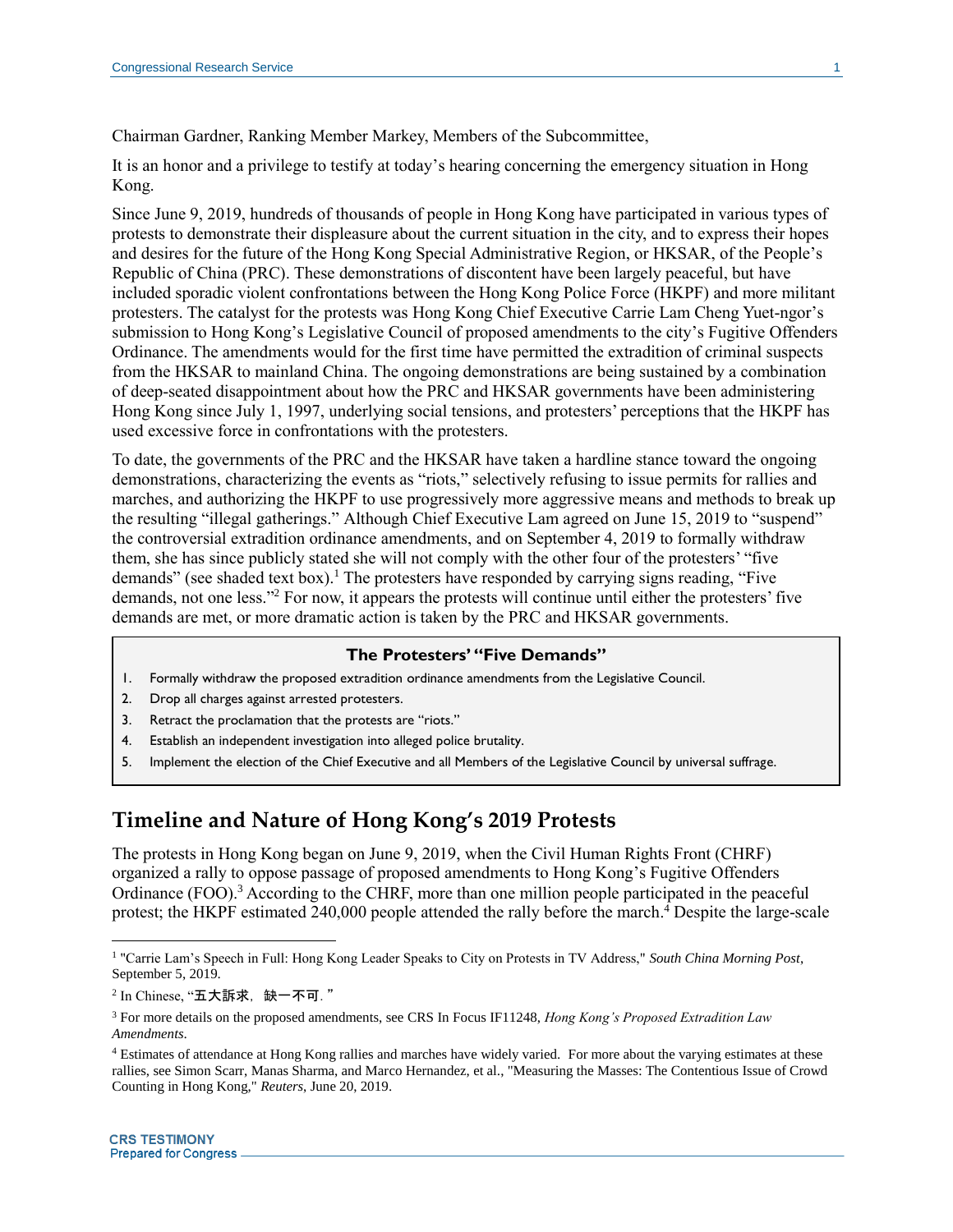protest, Chief Executive Lam stated that she intended to ask Hong Kong's Legislative Council (Legco) to approve the amendments at their next meeting, scheduled for June 12. On June 12, tens of thousands of people surrounded the Legco building in an effort to prevent the passage of the amendments; Legco President Andrew Leung Kwan-yuen cancelled the Legco meeting on that day, and for several days after. The HKPF responded to the protests by firing at the protesters more than 150 tear gas canisters and, for the first time in many years, rubber bullets and beanbag rounds. 5 Initially, Chief Executive Lam referred to the protesters as "rioters," and praised the HKPF for its response to the protests, but then announced on June 15 that she was "suspending" consideration of the proposed amendments.

Many observers expressed dismay at what they perceived as the HKPF's excessive use of force, and warned that it could boost popular support for the protesters, as the use of tear gas did for an earlier 2014 wave of protests known as the Umbrella Movement. This prediction appears to have been correct, as on June 16, an estimated two million people participated in another largely peaceful rally and march organized by the CHRF to express their continued opposition to the extradition bill, as well as to oppose police brutality.<sup>6</sup>

On July 1, 2019, the 22<sup>nd</sup> anniversary of Hong Kong's return to Chinese sovereignty, thousands of protesters surrounded the Legco building again, and this time, broke into the building and occupied the Legco chamber for several hours.<sup>7</sup> While in the Legco chamber, a small group of protesters read aloud a manifesto, which included "five demands" that had to be met before the protests would end.<sup>8</sup> Most of the organizations involved in the protest quickly adopted these five demands as their goals.

Since June 9, 2019, various types of demonstrations and protests have been held in locations across Hong Kong every week, with most of the events happening on the weekends. Most have been peaceful, ranging from middle school and high school students holding hands in solidarity to prayer meetings calling for an end to police misconduct. The larger rallies and marches held on the weekends have generally started peacefully, but violent confrontations have frequently broken out when police officers in riot gear have attempted to break up the demonstrations. Smaller groups of more militant protesters frequently confront the police, often armed with metal poles, bricks and Molotov cocktails, in what they portray as an effort to defend the other demonstrators from the charging police officers.<sup>9</sup> The HKSAR government and the HKPF portray these militant protesters as rioters who are threatening the police officers with bodily harm and destroying public and private property.

At its heart, the 2019 pro-democracy protests are a conservative movement. The protesters seek to protect and maintain the Hong Kong they believe the PRC and HKSAR governments promised would continue to exist at least until July 1, 2047. Their Hong Kong is a community that is governed by the rule of law, one that respects human rights and civil liberties. It is a society where people have freedom of speech, thought, and assembly, without fear of retaliation – rights protected by the Sino-British Joint Declaration of 1984.<sup>10</sup> It is also a Hong Kong ruled by the people of Hong Kong, and that will one day elect its Chief

<sup>5</sup> "Police Violence Puts Hong Kong Government on Defensive," *New York Times*, June 12, 2019.

<sup>6</sup> Keith Bradsher and Daniel Victor, "Hong Kong Protesters Return to the Streets, Rejecting Leader's Apology," *New York Times*, June 16, 2019.

 $7$  For more about the events of July 1, 2019, see Holmes Chan, "Taking back the legislature': What happened during the 3-hour occupation that shook Hong Kong," *Hong Kong Free Press*, July 3, 2019.

<sup>8</sup> Various versions of the five demands had been circulating before July 1, 2019, but a consensus was reached on this version after the reading of the manifesto in the Legco chamber.

<sup>9</sup> CRS communications with anonymous protesters, various dates from June to September 2019.

<sup>&</sup>lt;sup>10</sup> The "Joint Declaration of the Government of the United Kingdom of Great Britain and Northern Ireland and the Government of the People's Republic of China on the Question of Hong Kong," is an international treaty signed on December 19, 1984, establishing the conditions for the transfer of sovereignty of Hong Kong from the United Kingdom to the People's Republic of China on July 1, 1997. The full text of the agreement, and its accompanying annexes, are available online at: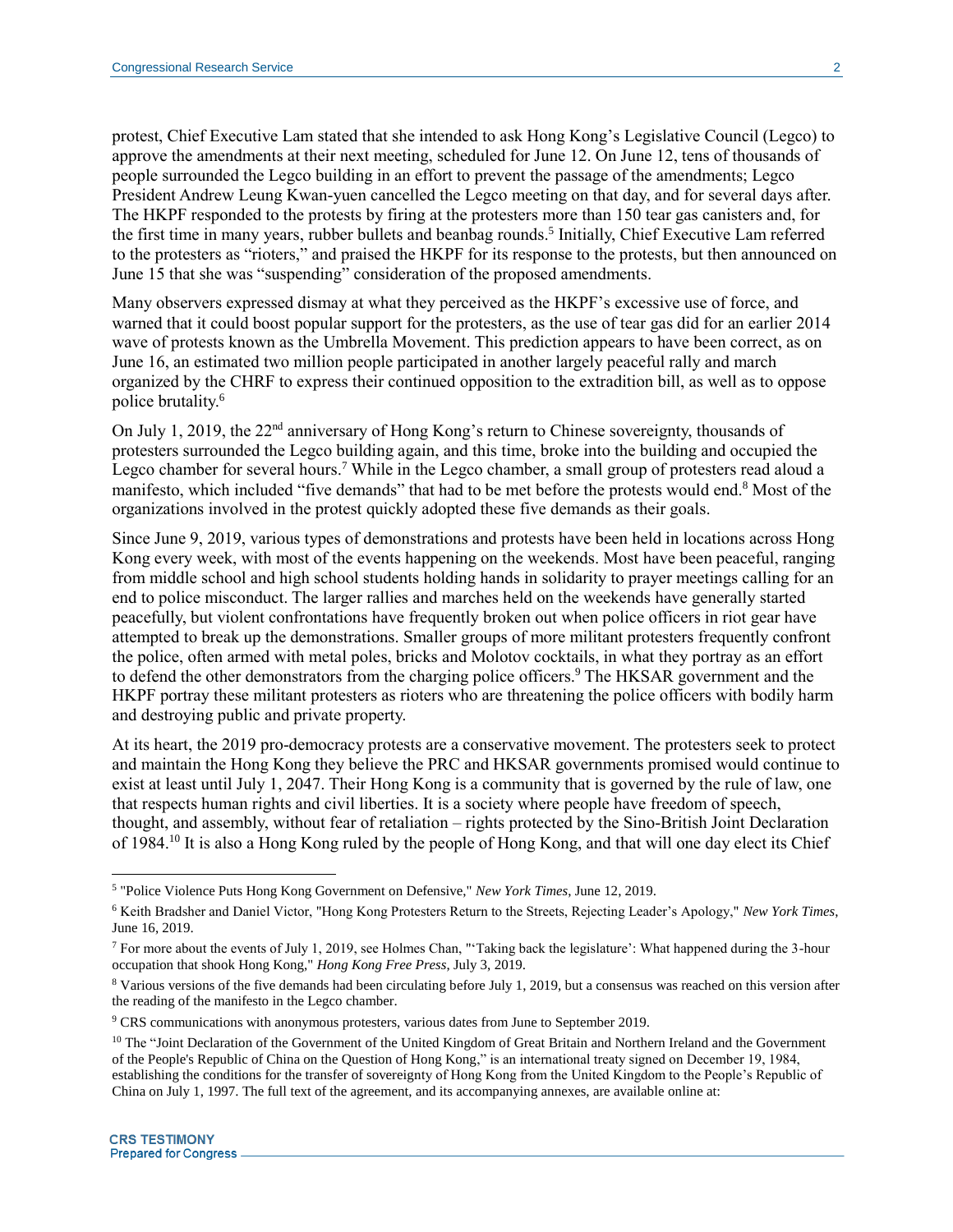Executive and all the members of its Legislative Council by universal suffrage and in which any eligible resident can run as a candidate, fulfilling promises made by China in Article 45 and Article 68 of Hong Kong's Basic Law.

A significant number of other people in Hong Kong, however, support the police and the HKSAR government. They have joined pro-police and pro-HKSAR government rallies. Those rallies have drawn fewer participants than the pro-democracy rallies, but still often number in the tens of thousands.<sup>11</sup>

### **Lessons Learned from Past Protests**

Hong Kong's 2019 pro-democracy protests mark a break from past protest movements in the city in several ways. For example, the 2019 protests are described as a "leaderless movement," involving people of all ages and social-economic backgrounds. The protesters utilize online applications, such as LIHKG, Signal, Telegram, and WhatsApp to discuss plans and make decisions.<sup>12</sup> This strategy was developed in part because of the experience of the 2014 Umbrella Movement leaders, who were arrested and prosecuted by the HKSAR government for their organization of "unlawful assemblies." In addition, the 2019 protesters are not requiring that everyone agree with the actions taken by other protesters; they are permitting each group or organization to decide independently what form of protest they wish to undertake, and avoid criticism of the actions of other protesters.

Another major difference with past protests is the willingness of some protesters to take more militant actions than their predecessors. The Umbrella Movement's leaders were largely committed to the principle of non-violent civil disobedience, and generally did not resist arrest or physically confront the HKPF. Some of the 2019 protesters have decided that more militant action is necessary, including resisting arrest, throwing bricks and Molotov cocktails, erecting burning barricades, and damaging property. Key targets for the protesters are the property of the HKSAR government, the HKPF, and private companies, such as the MTR Corporation (Hong Kong's public transit company) that they see as supportive of the HKSAR government's suppression of the protests. Representatives of the protesters have indicated that they do not seek to do physical harm to other people, but they believe they are justified in defending themselves when attacked. They have also indicated that the brick and Molotov cocktails are not thrown to harm police officers, but to slow their advancement to allow other protesters more time to escape arrest, or to cause damage to property.

## **"Unkept Promises" of the Governments of the PRC and the HKSAR**

For the first few years after July 1, 1997, it seemed that China's leaders were committed to making the concept of "One Country, Two Systems" work in Hong Kong, perhaps at least in part to demonstrate to Taiwan that reunification is possible. As time progressed, however, the actions of the PRC and HKSAR governments have threatened freedom of speech, constricted local political choice, and undermined Hong Kong's promised "high degree of autonomy" (see table below). Since 1997, many people in Hong Kong believe that if they do not rise up in protest, the city they wish to protect and maintain will disappear.

https://www.cmab.gov.hk/en/issues/joint3.htm.

 $11$  For example, between 103,000 and 316,000 people rallied in Tamar Park on July 20, 2019, to show their support for the Hong Kong police (see Kimmy Chung, Kanis Leung, and Karen Zhang, et al., "Hong Kong Pro-police Rally Attracts Hundreds of Thousands Calling for Force to be Respected," *South China Morning Post*, July 20, 2019.

 $12$  See Karen Chiu and Linda Lew, "From Facebook and Twitter to Telegram, WhatsApp and Signal: How Protest Technology has Evolved since Occupy Central," *South China Morning Post*, June 13, 2019.and Joel Schectman, "Messaging App Telegram Moves to Protect Identity of Hong Kong Protesters," *Reuters*, August 30, 2019.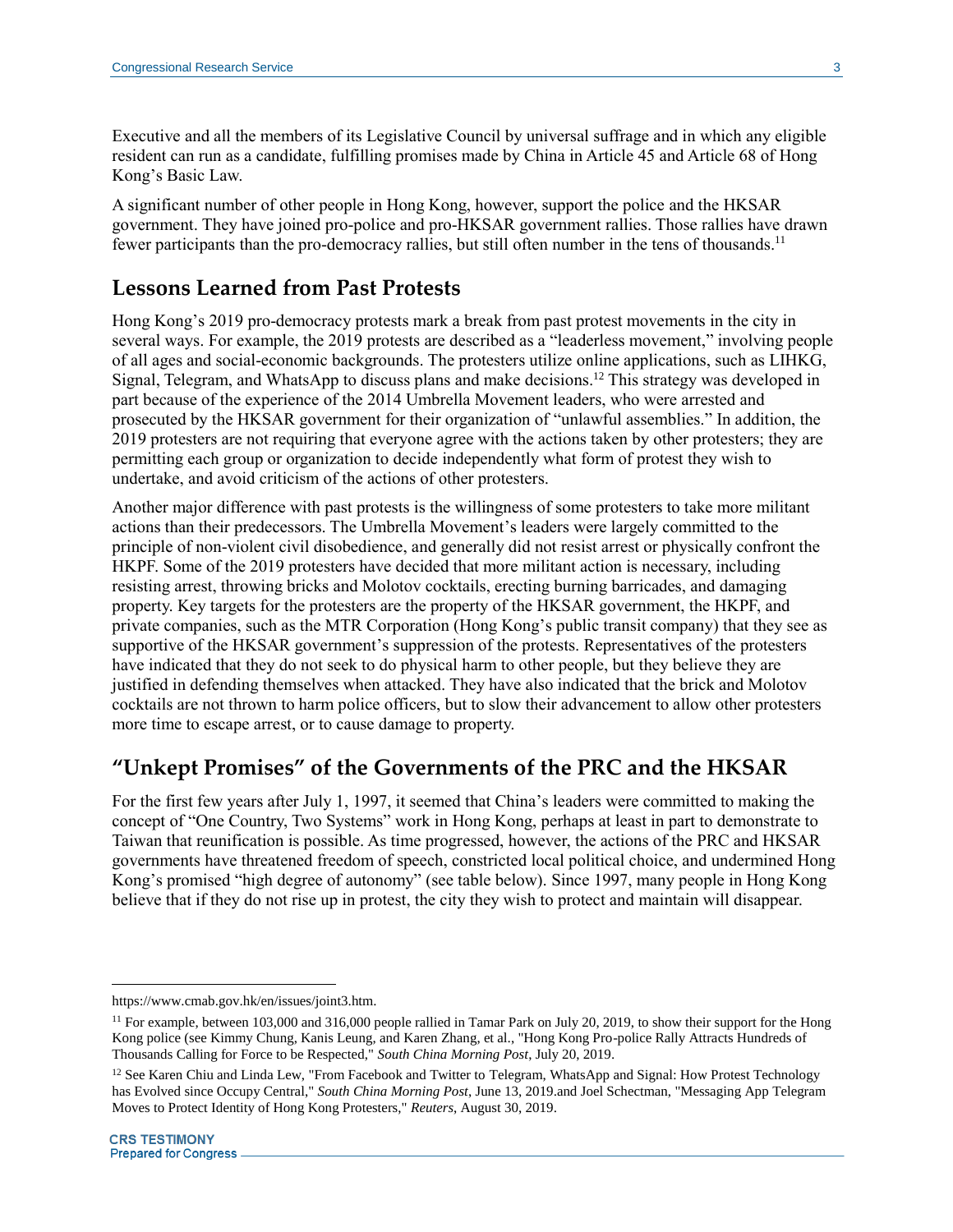#### **Table 1. Examples of PRC and HKSAR Government Actions that Allegedly Sought to Erode Hong Kong's Autonomy or Threatened Civil Liberties of Hong Kong Residents**

| Date               | <b>Action</b>                                                                                                                                                                                                                                                                                                                                                                                                                                                                                        |
|--------------------|------------------------------------------------------------------------------------------------------------------------------------------------------------------------------------------------------------------------------------------------------------------------------------------------------------------------------------------------------------------------------------------------------------------------------------------------------------------------------------------------------|
| May 1999           | Chief Executive Tung Chee-hwa asks China's National People's Congress Standing Committee<br>(NPCSC) for an "interpretation" of Articles 22 and 24 of the Basic Law, seeking to overturn Hong<br>Kong's Court of Final Appeal decision. On June 26, 1999, the NPCSC issues its interpretation of<br>Basic Law, overturning the Court's decision.                                                                                                                                                      |
| February 6, 2003   | HKSAR government proposes "National Security Bill" to comply with Article 23 of the Basic Law.<br>On July 1, 2003, an estimated 500,000 people march against the bill. Chief Executive Tung Chee-<br>hwa withdraws the bill on September 5, 2003, after it becomes clear that Legco will defeat the bill.                                                                                                                                                                                            |
| April 6, 2004      | NPCSC issues decision regarding the process by which the adoption of universal suffrage for the<br>election of the Chief Executive and all Legco members can take place, introducing new<br>requirements not specified in the Basic Law.                                                                                                                                                                                                                                                             |
| October 10, 2010   | Chief Executive Donald Tsang Yam-kuen proposes new "moral and civic education" curriculum for<br>Hong Kong's primary and secondary schools that many view as biased in favor of the CCP and the<br>PRC. Protest movement, spearheaded by Scholarism, an organization founded by secondary school<br>students, including Joshua Wong Chi-fung, organize protests against new curriculum that draw<br>over 120,000 people. HKSAR government drops the proposed new curriculum on September 8,<br>2012. |
| June 10, 2014      | China's State Council releases first-ever "White Paper" on its Hong Kong policy, stressing China's<br>"comprehensive jurisdiction" over the HKSAR and indicated that Hong Kong must be governed by<br>"patriots," including the Chief Executive.                                                                                                                                                                                                                                                     |
| August 31, 2014    | NPCSC issues decision allowing universal suffrage for the 2017 Chief Executive election, but<br>limiting the number of candidates to 2 or 3, and requiring that each candidate receive the support<br>of at least a majority of the 1,200 member Nominating Committee. Decision sparks the Umbrella<br>Movement. On June 17, 2015, Legco rejects proposed legislation consistent with NPCSC decision.                                                                                                |
| December 30, 2015  | Lee Bo, owner of a Hong Kong bookstore that sold publications critical of the PRC leaders, is<br>abducted from his bookstore in Hong Kong allegedly by PRC security officials, and forcibly taken<br>to mainland China.                                                                                                                                                                                                                                                                              |
| July 20, 2016      | Hong Kong Electoral Affairs Commission introduces new "Confirmation Form," requiring all<br>candidates promise to uphold the Basic Law and pledge allegiance to the HKSAR.                                                                                                                                                                                                                                                                                                                           |
| November 7, 2016   | NPCSC issues interpretation of Article 104 of the Basic Law adding new conditions on how Hong<br>Kong officials must take their oaths of office. Chief Executive Leung Chun-ying and Secretary of<br>Justice Rimsky Kwok-keung file suits to have six pro-democracy Legco members disqualified for<br>failure to abide by NPCSC interpretation when they took their oaths on October 2016. Hong<br>Kong courts rule in favor of suit, disqualifying all six Legco members.                           |
| February 1, 2017   | Xiao Jianhua abducted from his apartment in Hong Kong and forcibly taken to mainland China,<br>allegedly by PRC security officials.                                                                                                                                                                                                                                                                                                                                                                  |
| September 24, 2018 | HKSAR government bans the pro-independence Hong Kong National Party (HKNP).                                                                                                                                                                                                                                                                                                                                                                                                                          |

**Source:** CRS compilation

## **Underlying Social Trends**

While the proposed extradition bill was the catalyst for the 2019 protests, the protest movement is tapping into a larger and broader discontent among much of the Hong Kong population that has been growing for more than 20 years. Since the formation of the HKSAR on July 1, 1997, Hong Kong's income and wealth gap has broadened as many "middle class" jobs have relocated to mainland China and more educated mainland professionals have relocated to Hong Kong. As a result, the number of moderately well-paid jobs in Hong Kong has declined and the number of qualified candidates has risen. Starting salaries for college graduates have remained nearly unchanged over the last 20 years, while the cost of living in Hong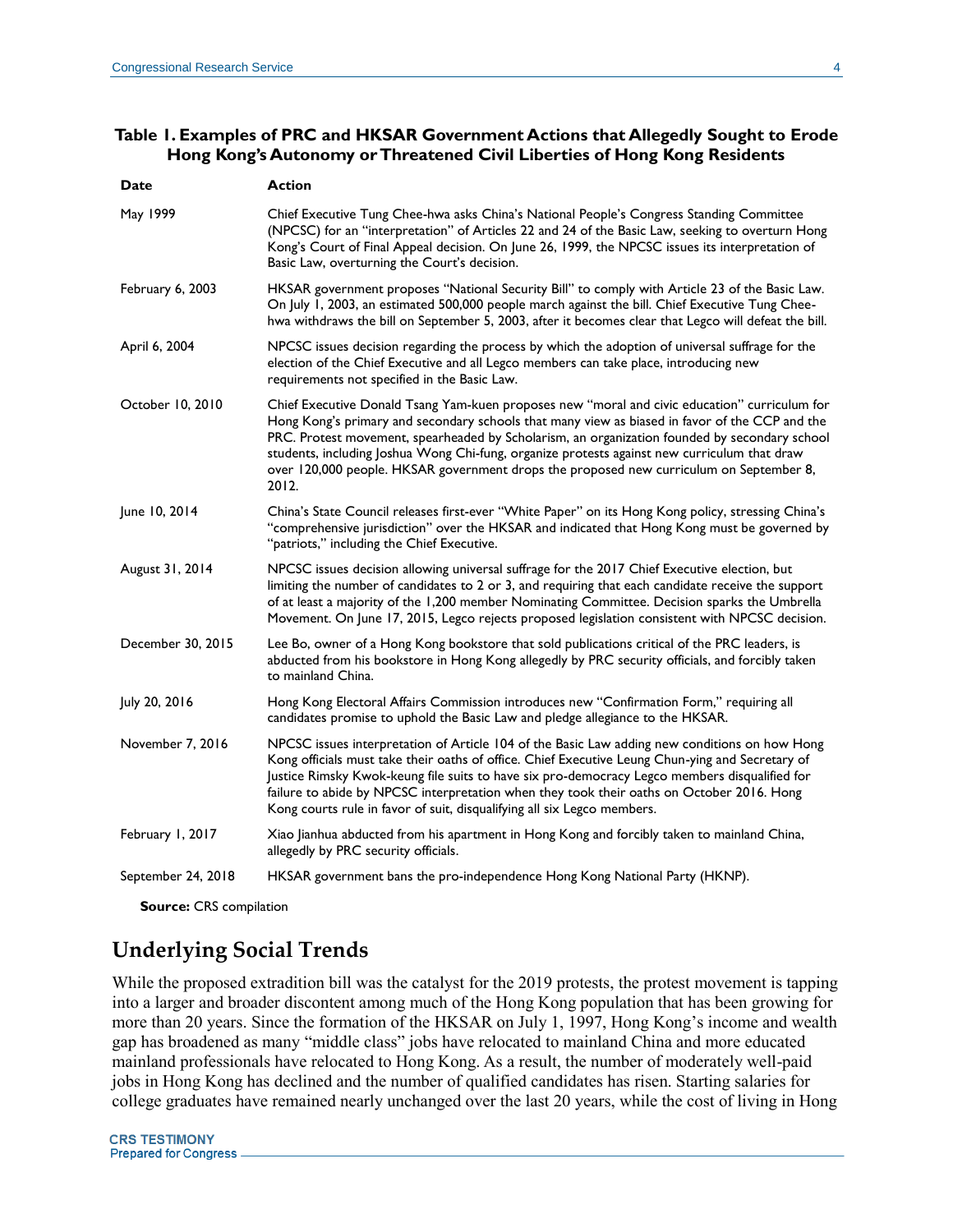Kong, especially housing, has reportedly doubled.<sup>13</sup> These economic forces have contributed to a sense of hopelessness among many young people in Hong Kong.

## **Emerging Social Divisions and Issues**

Hong Kong society is showing signs that the disagreements over the relative strength of Hong Kong's promised "high degree of autonomy," and differing views of the protests, are causing serious health and relationship issues. Social workers report an increase in depression and suicidal thoughts, particularly among Hong Kong's youth. Many household are torn between "yellow" supporters of democracy and the protests, and "blue" backers of the HKSAR government and the Hong Kong police.<sup>14</sup> In addition, the Hong Kong economy is suffering from a sharp decline in tourism, especially from mainland China, placing the city at risk of sliding into a recession.<sup>15</sup> Some U.S. companies operating in Hong Kong are examining the relative merits of remaining in the city or relocating to other Asian business hubs, such as Singapore.<sup>16</sup>

## **Response of the Governments of the PRC and the HKSAR**

The PRC government has repeatedly criticized U.S. Members of Congress and diplomats for meddling in China's "internal affairs," "whitewashing" and "glorifying" violent rioters, and "slandering" the Hong Kong police.<sup>17</sup> State media in China have made unsubstantiated allegations that the U.S. government is financing and organizing the protests and identified U.S. Consulate personnel who allegedly were involved.<sup>18</sup> Defending its implementation of its "One Country, Two Systems" policy, China has emphasized, "'One Country' is the foundation of and prerequisite for 'Two Systems.'"<sup>19</sup>

On September 4, 2019, Chief Executive stated her government "will formally withdraw the [extradition] bill in order to fully allay public concerns."<sup>20</sup> Legco, which must be formally notified of the bill's withdrawal, is scheduled to reconvene in mid- to late-October. Chief Executive also said that she and her senior officials "will reach out to the community to start a direct dialogue," and "will invite community leaders, professionals and academics to independently examine and review society's deep-seated problems." The first such "Community Dialogue" was held on Thursday, September 26, when Chief Executive met with 150 residents of Hong Kong's Wanchai District.<sup>21</sup> Most of the residents expressed

<sup>&</sup>lt;sup>13</sup> CRS interview with anonymous government official in Hong Kong, December 2018. Also, Sandy Li, "Hong Kong Home Prices Scale New Peak, 20 Years after 1997 Record," *South China Morning Post*, June 30, 2017.

<sup>&</sup>lt;sup>14</sup> Since the 2014 Umbrella Movement, supporters of democracy and autonomy for Hong Kong have been identified by the color yellow. Supporters of the HKPF, the HKSAR government, and the PRC government are identified as blue. On the issue of depression and suicide in Hong Kong, see Antony Dapiran, "'The End of Hong Kong as We Know It'," *The Atlantic*, September 10, 2019; and Amy Nip, "Fears of Rebound in Suicides If Social Unrest Continues," *Hong Kong Standard*, September 11, 2019.

<sup>15</sup> See Dewey Sim, "Where are Chinese Tourists Going if They're Giving Protest-hit Hong Kong a Miss?," *South China Morning Post*, September 19, 2019; and Danny Lee, "Hong Kong Airport Feels Unrest-related Slump, Set for 2 Million Fewer Travellers in 2019," *South China Morning Post*, September 24, 2019.

<sup>16</sup> Michelle Jamrisko, "Hong Kong Firms Look to Singapore to Escape Protests," *Bloomberg*, September 13, 2019.

<sup>&</sup>lt;sup>17</sup> See China's Ministry of Foreign Affairs, "Spokesperson of the Commissioner's Office: Some American Politicians Simply Want to See Trouble in Hong Kong," press release, September 2, 2019; and Zhang Yunbi, "US Urged to Stop Fueling HK Protests," *China Daily*, August 20, 2019.

<sup>&</sup>lt;sup>18</sup> As "evidence" of U.S. involvement in the 2019 protests, the PRC government released a photograph of a Consulate official meeting with some of the leaders of the Umbrella Movement.

<sup>&</sup>lt;sup>19</sup> China's Ministry of Foreign Affairs, "Reject Violence, Uphold the Rule of Law, and Support Greater Success of 'One Country, Two Systems'," press release, August 30, 2019.

<sup>20</sup> Hong Kong Information Services Department, "CE Delivers Video Address," press release, September 4, 2019.

<sup>21</sup> Kenneth Leung, Anna Kam, and Helen Regan, "Hong Kong's Carrie Lam Faces Public Anger in First Community Dialogue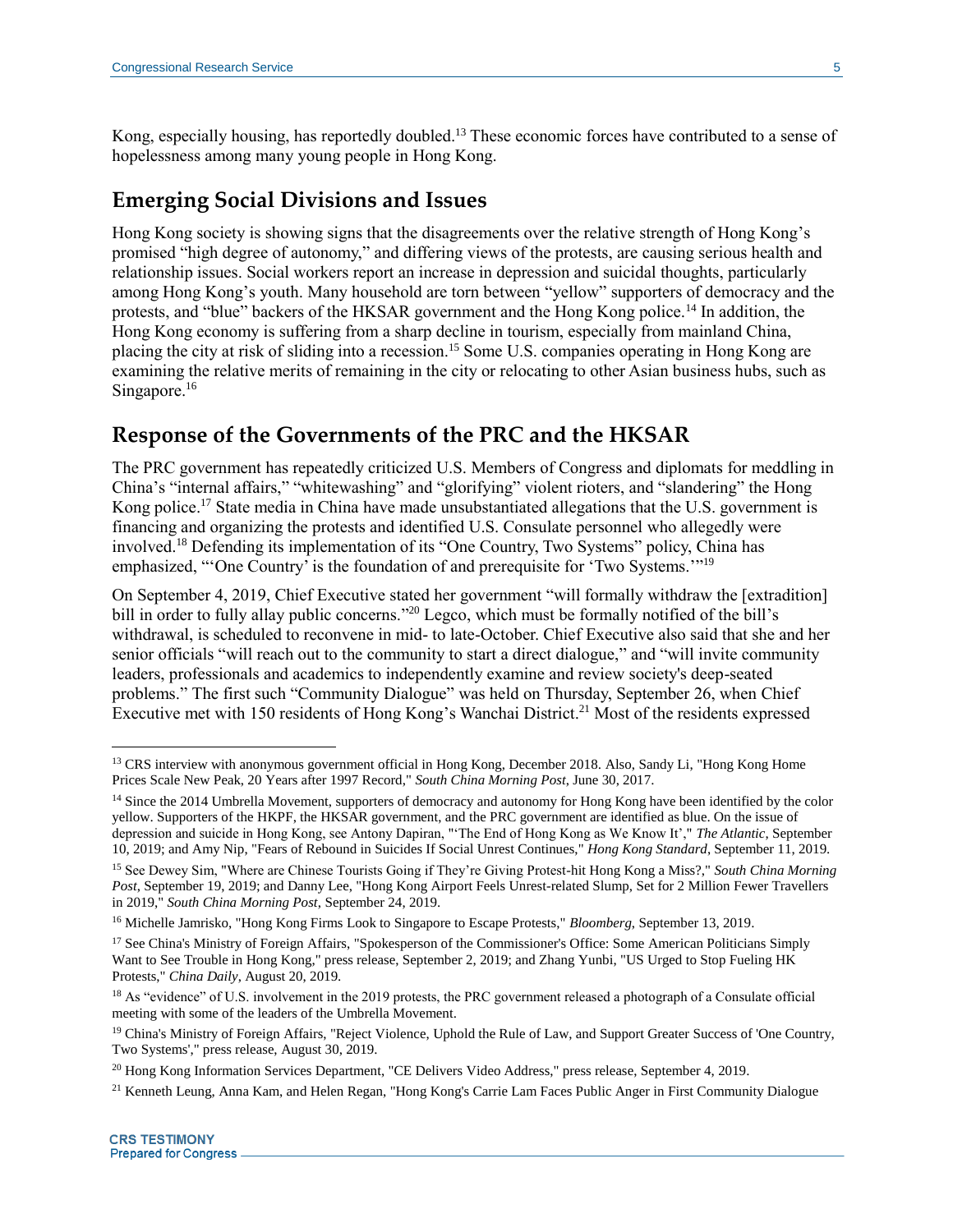displeasure at her governance of Hong Kong. Chief Executive's departure from the stadium where the dialogue took place was delayed for four hours due to protests outside the venue.

While the proposed legislation's withdrawal would fulfill the first of the protesters' five demands, Chief Executive has indicated that she will not comply with the other four demands. Early in her statement of September 4, 2019, Chief Executive said "matters relating to police enforcement actions are best handled by the existing and well-established Independent Police Complaints Council (IPCC)," obviating the need to establish an independent investigation into alleged police brutality.<sup>22</sup> Dropping charges, she stated, "is contrary to the rule of law." On use of the word "riot," she asserted that such a categorization has no legal effect as it is up to the Department of Justice to determine what crime may have been committed. On the fifth demand, Chief Executive indicated that current circumstances are not suitable for adoption of universal suffrage.

## **Response of the Trump Administration**

President Trump and his senior advisors have given mixed signals regarding the Administration's position on Hong Kong's autonomy and the ongoing protests. At times, President Trump has indicated that he believes that China's President Xi Jinping and HKSAR Chief Executive Lam can work out the problems in Hong Kong. For example, on July 22, 2019, President Trump told reporters, "I think President Xi of China has acted responsibly. Very responsibly.  $\ldots$  I hope that President Xi will do the right thing."<sup>23</sup> On August 1, 2019, Trump responded to a question about the possible use of the Chinese army in Hong Kong, by saying:

Well, something is probably happening with Hong Kong because when you look at, you know, what's going on, they've had riots for a long period of time. And I don't know what China's attitude is. Somebody said that at some point they're going to want to stop that. But that's between Hong Kong and that's between China, because Hong Kong is a part of China. They'll have to deal with that themselves. They don't need advice. $24$ 

At other times, President Trump has made statements that could be seen as supportive of the protesters and their quest for "liberty."<sup>25</sup> In his speech to the U.N. General Assembly on September 24, 2019, President Trump said, "The world fully expects that the Chinese government will honor its binding treaty... (and) protect Hong Kong's freedom and legal system and democratic ways of life."<sup>26</sup> He also stated, "How China chooses to handle the situation will say a great deal about its role in the world and the future."

Secretary of State Michael R. Pompeo has also made a number of statements on Hong Kong. During an August 19, 2019 interview on Fox News, Secretary Pompeo stated:

What we know is this: In Hong Kong, these are protesters who are simply seeking liberty and freedom. They're asking only that China uphold its commitment, the promise that it made, which

since Protests Began," *CNN*, September 27, 2019.

<sup>&</sup>lt;sup>22</sup> "Carrie Lam's Speech in Full: Hong Kong Leader Speaks to City on Protests in TV Address," South China Morning Post, September 5, 2019.

<sup>&</sup>lt;sup>23</sup> White House, "Remarks by President Trump and Prime Minister Khan of the Islamic Republic of Pakistan before Bilateral Meeting," press release, July 22, 2019.

<sup>24</sup> White House, "Remarks by President Trump before Marine One Departure," press release, August 1, 2019.

<sup>&</sup>lt;sup>25</sup> For example, see White House, "Remarks by President Trump Before Marine One Departure," press release, August 21, 2019; White House, "Remarks by President Trump Before Air Force One Departure," press release, August 13, 2019; and White House, "Remarks by President Trump Before Marine One Departure," press release, August 1, 2019..

<sup>26</sup> "Video: Beijing Must Protect Hong Kong's Way of Life and Honour Handover Deal, Donald Trump tells UN," *Hong Kong Free Press*, September 25, 2019.